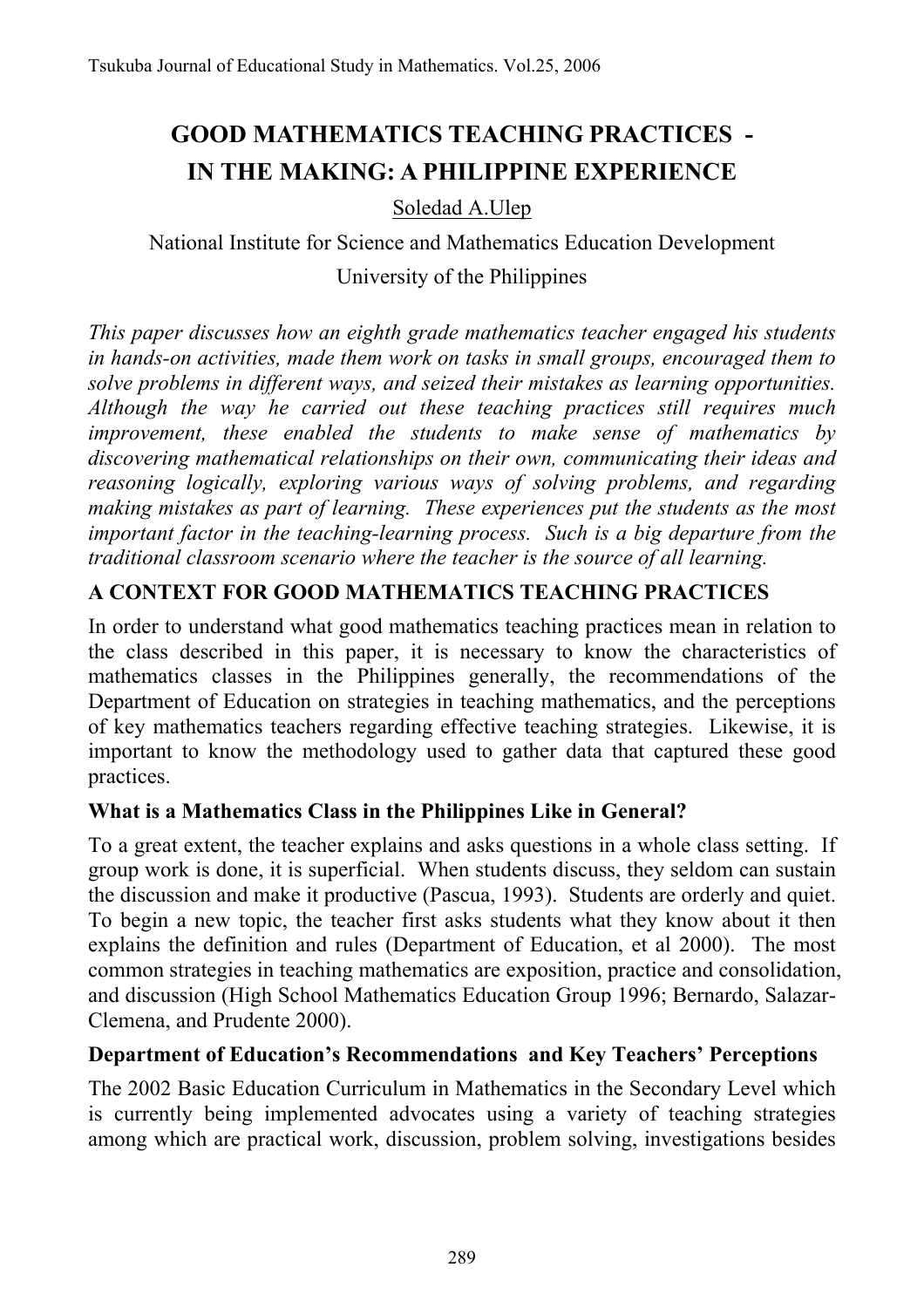exposition and practice and consolidation, as well as cooperative learning (Department of Education 2002).

The teaching strategies perceived to be most effective by science and mathematics teachers of schools identified as benchmarks in teaching and learning practices were: hands-on experience that brings students to their fullest learning capacity because they depend on themselves, cooperative learning because they can share better knowledge when they work in groups rather than when they work alone, and selfdiscovery because it enhances students' learning capability (Penano-Ho 2004).

#### **How were the teaching practices documented?**

The source of data in this paper is the  $21<sup>st</sup>$  section of a grade 8 mathematics class consisting of 57 students in a public secondary school in Metro Manila. It was one of the three Philippine schools included in the international research Learner's Perspective Study which focused on the teaching and learning process that went on in grade 8 mathematics classes taught by locally identified competent teachers. The class was observed and videotaped for 15 consecutive school days with the first 5 days serving as familiarization period. Three cameras were used: one focused on the teacher, another on the whole class, and still another on two focus students who were randomly selected daily. There was on-site mixing of the teacher and focus students' cameras. A microphone placed between these students picked up their conversations. At the end of each class that lasted on the average for one hour, the focus students were interviewed one after the other. The teacher was also interviewed at the end of each week. The video-stimulated interviews were audio-taped and along with the mix videotapes transcribed. Translation was done when needed because although English is the medium of mathematics instruction, both the students and the teacher at times code-switched to Filipino, the national language. This paper used the data from the mix videotapes, teacher interview, and lesson plans for the last 9 days. The lessons were on geometry, particularly conditions for right triangle congruence, quadrilaterals and their properties, and different kinds of parallelograms and their properties.

## **GOOD TEACHING PRACTICES**

A typical mathematics class usually employs the question and answer type of exposition, the teacher starts with definitions and rules, and students are most of the time quiet and just listen to the teacher. In contrast, the teacher in this study used hands-on activities for practical work to introduce a topic and elicited discussion among students when they worked in small groups, presented their various ways of solving problems, and corrected their mistakes.

## **Using Hands-on Activities**

In 2 of the 9 lessons, the teacher used practical work besides exposition. In lesson 8, instead of giving the definition of a median and altitude that will be used in a subsequent construction of a proof, he asked the odd-numbered groups to draw any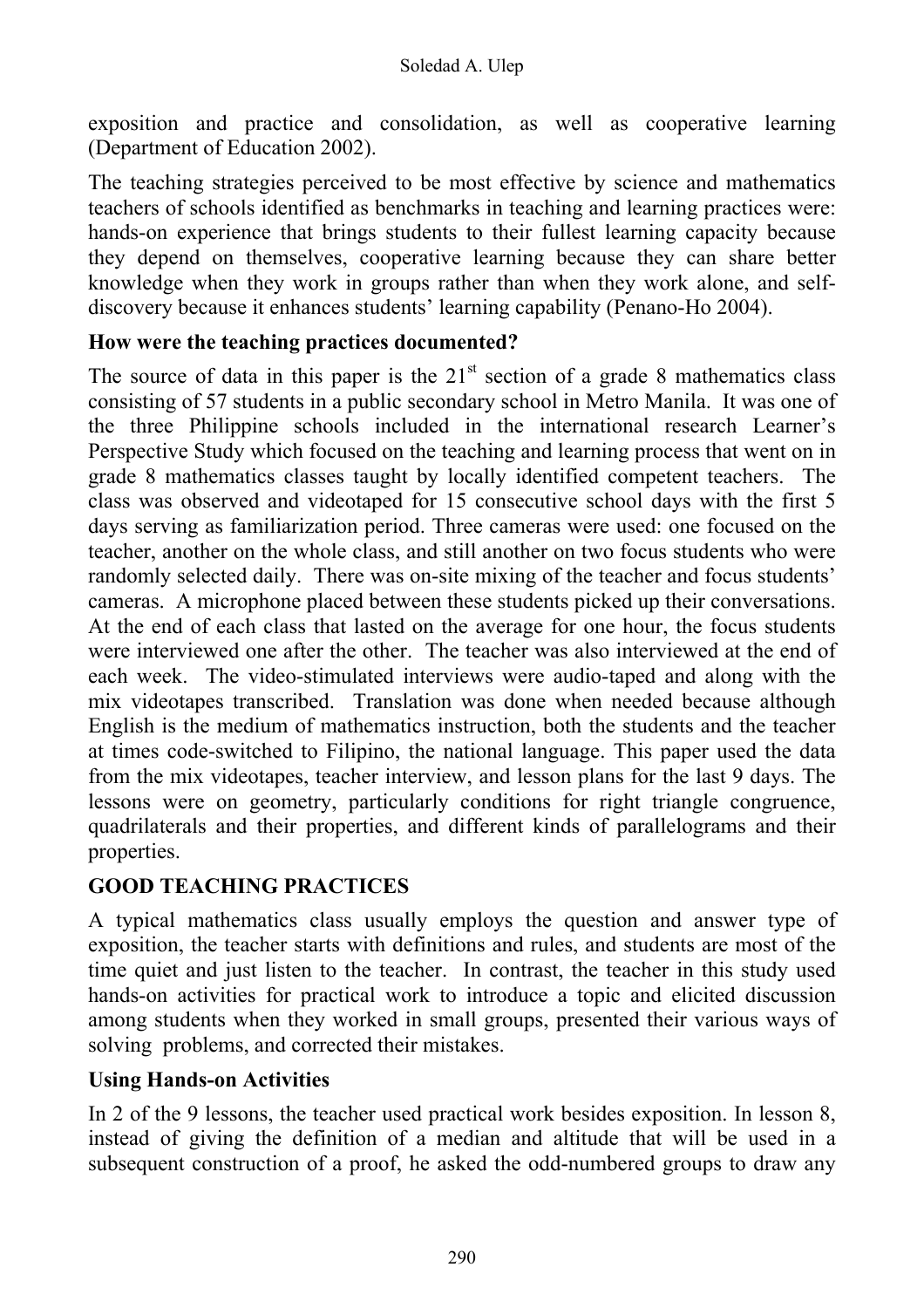triangle and a segment from any vertex to the midpoint of the opposite side. He also asked the even-numbered groups to draw any triangle and a segment from any vertex perpendicular to the opposite side. This was an instance where not all the students were doing the same task and individually within a group, students were free to choose what kind of triangle they will consider. Later, the teacher asked the students to analyse their work and compare it with their seatmates. If only the teacher did not add that the students may draw an acute, right, or obtuse triangle and left the students to think about this on their own, this could have been an open exploration activity. After a sample answer from each task was presented, the teacher brought out the term median and altitude, the important words that he would use in the lesson. So the activity provided a context in which these two words were introduced and its additional value was that students observed that regardless of the kind of triangles that they drew, the three medians and the three altitudes always intersect at a point and that in fact, a triangle can have three medians and three altitudes or heights. According to the teacher, students usually encounter the word altitude or more familiarly the word height only in formulas. And so here, he wanted them to realize that this is the same height that is involved in proofs. So he tried to make connections from what they had known in measurement to what they were learning in geometric proofs.

In Lesson 11, the teacher used practical work to make the students verify the following relations after they had established the proofs: in a parallelogram, opposite sides are congruent, consecutive angles are supplementary, and opposite angles are congruent. He asked some students to use the blackboard meter stick and blackboard protractor to measure the sides and angles, respectively of his drawing of a parallelogram. Thus, the students had the opportunity to confirm that what holds true for the general case also holds true for a specific case.

Using practical work is a good teaching practice because it enables students to discover on their own abstract relationships through concrete means. By using this, students will take on greater responsibility for their own learning rather than merely rely on the teacher (National Council of Teachers of Mathematics 1989). By providing students with appropriate activities and facilitating the processing of the results, this can be achieved. Perhaps, would-be teachers in teacher education institutions can be taught how to develop such activities especially for topics that students find difficult to learn. They can also be taught how to conduct action research to determine if the strategy really helps in better student learning.

## **Using Groupwork**

A dominant feature of the lessons, that is in 7 out of the 9 lessons, was the use of group work. Since students were organized by tables, those seated around a table consisted one group. Some groups had 9 members while others have 10. In lessons 6 to 8, group work involved performing exercises on making proofs. In lesson 9, there was a test and in lesson 13, the teacher carried out a whole class discussion on the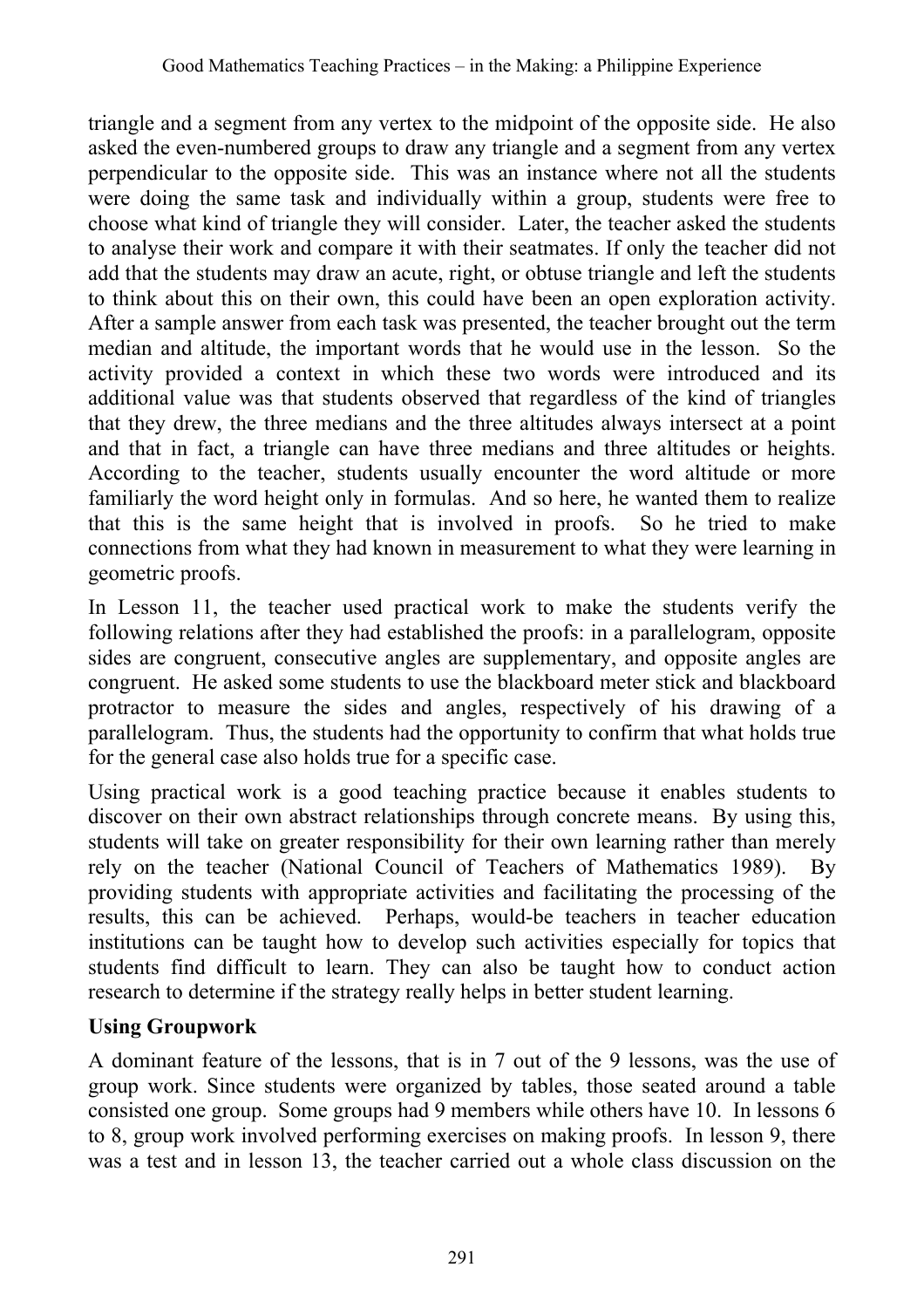different properties of parallelograms, so in both lessons there was no group work. In lessons 10, 11, 12, and 14, group work involved exercises on computations.

Working in small groups afforded students opportunities to ask questions intended to get help or clarify their thoughts and to communicate their ideas clearly and reason out logically so that they could be understood whether they were asking or answering questions or simply discussing their ideas.. An example is in lesson 12. The group of Arn and Sher was asked to determine the measures of all the angles of parallelogram CITY given that angle C is equal to  $5x - 10$  and angle T is equal to  $4x + 10$ . Sher wrote their answers on the manila paper which the teacher gave. Following are the conversations of Sher and Arn.

| Arn:  | How did that happen? Why are I and Y 90?                                                                                                |
|-------|-----------------------------------------------------------------------------------------------------------------------------------------|
| Arn:  | What's this consecutive? Who's going to explain?                                                                                        |
| Sher: | Arn                                                                                                                                     |
| Arn:  | Consecutive? Consecutive angles?                                                                                                        |
| Rub:  | Angle I and angle T?                                                                                                                    |
| Arn:  | What's that? Supplementary? Are these supplementary? Supplementary?                                                                     |
| Arn:  | What?                                                                                                                                   |
| Sher: | What? Which? Which is your problem here?                                                                                                |
| Arn:  | I'm asking if these are supplementary?                                                                                                  |
| Sher: | Supplementary? They are equal because aren't C and T opposite angles?                                                                   |
| Arn:  | Yes.                                                                                                                                    |
| Sher: | Opposite angles are congruent, oh. So it's written there, angle $C$ is equal<br>to angle T. $\bar{5}x$ minus 10 is equal to 4x plus 10. |
| Arn:  | Yes.                                                                                                                                    |
| Sher: | There, then just find their value.                                                                                                      |
| Arn:  | Okay. Why does it not have this?                                                                                                        |
| Sher: | What? It's there already, oh.                                                                                                           |
| Arn:  | What I mean is, why is it like that?  Why?                                                                                              |
| Sher: | There's no more like that because 5x minus 4x is already x. You don't<br>need to get it.                                                |
| Arn:  | Wait, wait.                                                                                                                             |
| Sher: | 4x. 5x minus 4x is equal to 1x, eh we divide don't we?                                                                                  |
| Arn:  | 5x                                                                                                                                      |
| Sher: | Minus 4x.                                                                                                                               |
| Arn:  | Oh, 1x.                                                                                                                                 |
| Sher: | So do you still need to divide 1x by 1?                                                                                                 |
| Sher: | Isn't it that you don't need to? Isn't it that it's just the same as $x$ ?                                                              |
| Arn:  | SherSher Psst, Sher. Eh, what is, what is angle I? Consecutive<br>angles?                                                               |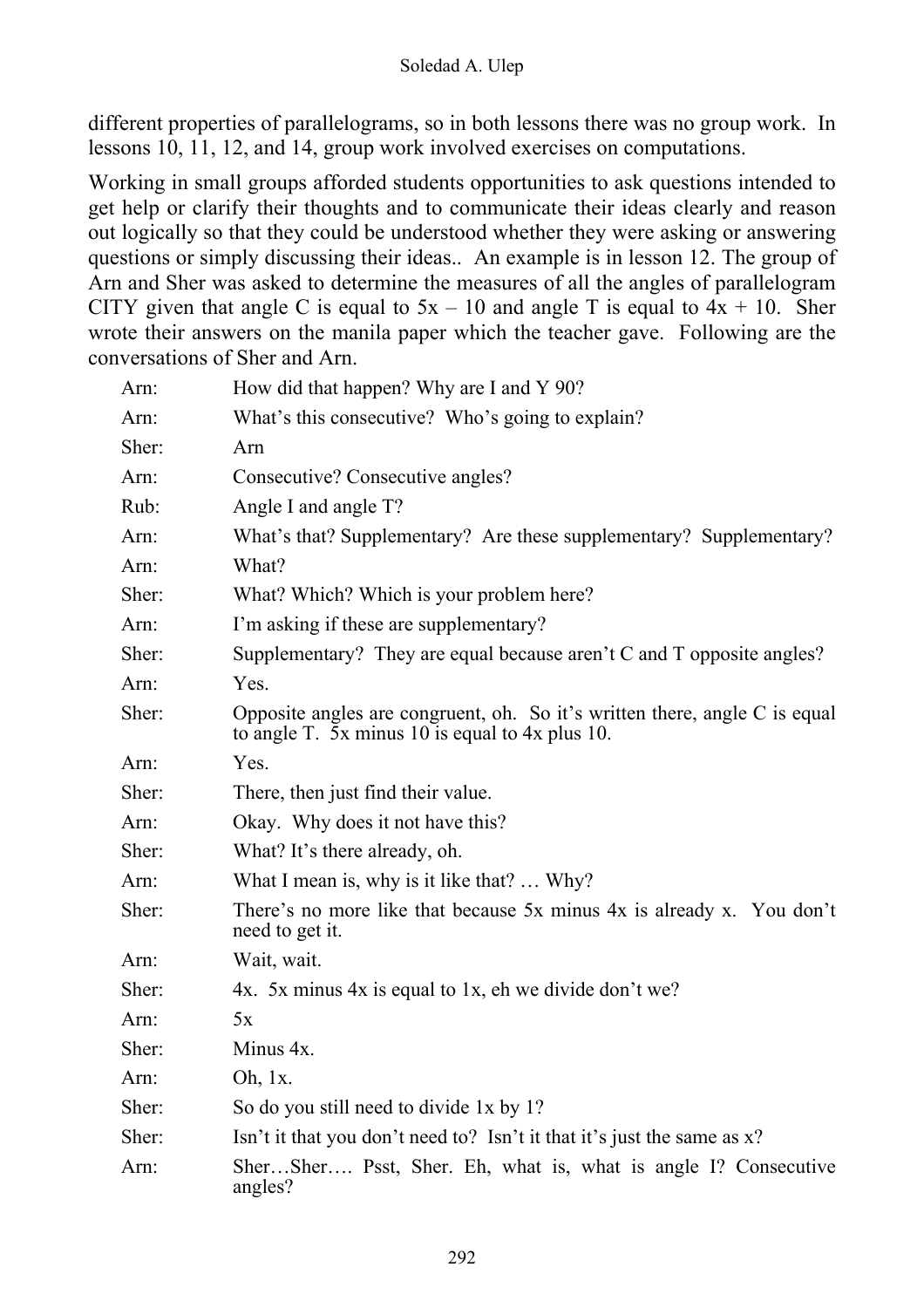| Sher: | Yes, because C and angle what, angle C and angle I are consecutive<br>angles. |
|-------|-------------------------------------------------------------------------------|
| Sher: | It means that they are supplementary, their measure is 180.                   |
| Arn:  | Whatever is the measure should they be 180?                                   |

Apparently, Arn did not stop asking Sher until he got satisfactory answers to all his questions. Sher patiently explained because Arn would present the work of their group for others had their turn already. In fact, for a while Arn asked Sher to present in behalf of their group because she knew how to do it. Nonetheless, because by asking questions, Arn came to understand their solution, he presented it. This was the kind of support that group members got since the atmosphere was one of cooperation rather than competition. During group work, the teacher went around the room to monitor and assist the different groups. Arn did not have to wait for the teacher to come and help him because somebody in his group was already capable of doing that.

As it was, small group work had already its merits but these were limited. For instance, the group size was too large to fully involve every member in the discussion of the solution. There should had been two smaller groups per table instead of just one. The best student in each group almost single-handedly thought of the solution while the others simply looked on and asked him or her or other group members, if at all, when they did not understand something. The most insistent ones in asking questions were those who would present the group's output. Some groups finished quickly, and so were off-task and sometimes noisy while the other groups were still working. If only the teacher were sensitive to these situations, then he could have converted group work to cooperative learning whose distinctive features are complete participation and individual accountability for knowing what was done (Johnson and Johnson 1990). The benefits of cooperative learning aside from the development of communication skills such as better mathematics achievement and positive interpersonal relationships are well-documented in research studies (Webb 1991, Fitzgerald and Bouck 1993, Pickhard and Bingaman 1993). Hence, if properly implemented as a cooperative learning group, using small group work is a good teaching practice. In the Philippines where classes are big and so the teacher is not always readily accessible for help and where resources are limited, cooperative learning offers peer help and resources sharing.

## **Encouraging multiple solutions to problems**

The teacher also gave the students the opportunity to work on the tasks he assigned the way they decided to. For instance, in Lesson 11, the group of Nic and Jean were asked to find the measure of each angle of a parallelogram MORE given that the measure of angle R is 5x and the measure of angle E is 4x. At the time that they were working on this routine problem, the teacher approached them. The teacher asked them what the relation between angle E and angle R was to which Nic correctly responded "supplementary". When the teacher probed for the reason, members of the group also correctly answered "consecutive." The teacher then told them where to write their solution apparently thinking that they would use the relation that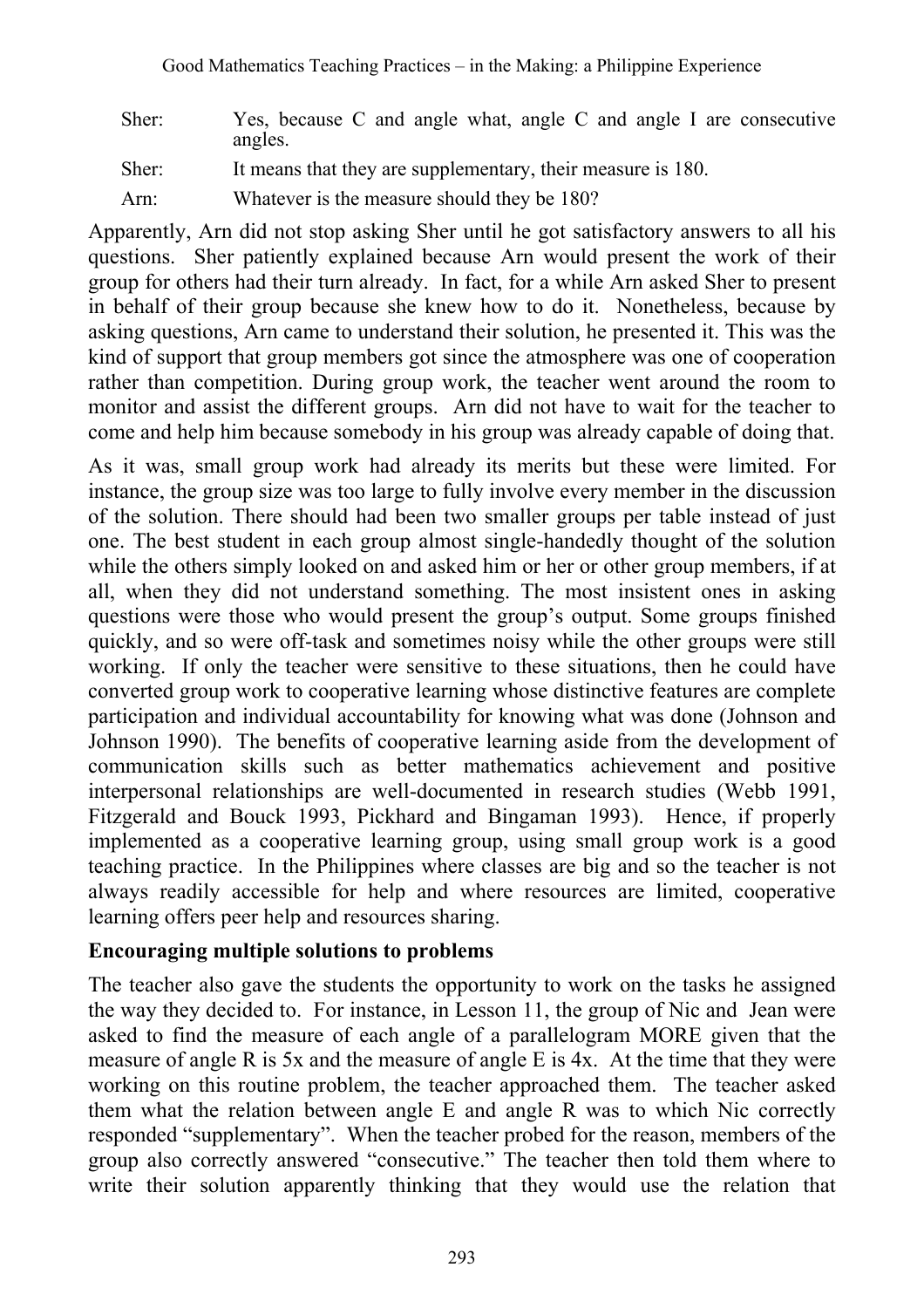consecutive angles of a parallelogram are supplementary, to get the value of x. That is,  $5x + 4x = 180$ . So  $x = 20$ . On the contrary, Nic said: "Given if measure of angle E is equal to 4x. Measure of angle R is 5x. Eh, then … this. This is 5x, and 4x also (referring respectively to angles M and O)." He made use of the relation that the opposite angles of a parallelogram are congruent and that the sum of the measures of the angles of a quadrilateral is equal to 360. He got  $5x + 4x = 9x$ .  $9x + 9x = 18x$ . Then  $360/18x = 20$ . Substituting the value of x for the measure of angles E and R, he got the measure of each of the angles. Nic later presented their work. After he had presented, the teacher made the following comments.

| Teacher: | What can you say about the solution of this group and this group? Is there<br>any difference?                                                                                                                                                                                                                                                                                                                                                                                                 |
|----------|-----------------------------------------------------------------------------------------------------------------------------------------------------------------------------------------------------------------------------------------------------------------------------------------------------------------------------------------------------------------------------------------------------------------------------------------------------------------------------------------------|
| Student: | Yes.                                                                                                                                                                                                                                                                                                                                                                                                                                                                                          |
| Teacher: | Yes. But you got the same answer, is that right? Let's see. What did you<br>use here Mike? This is your answer Mike. What did you use here? The?<br>Yes, Mar.                                                                                                                                                                                                                                                                                                                                 |
| Mar:     | Thethe what. Equal measures.                                                                                                                                                                                                                                                                                                                                                                                                                                                                  |
| Teacher: | MeasuresHere, here. Angle A and, ah, is equal to 5x, 7x. So 5 plus 7 is<br>equal to 12x. That is? What did you use? Mike.                                                                                                                                                                                                                                                                                                                                                                     |
| Mike:    | Consecutive angles.                                                                                                                                                                                                                                                                                                                                                                                                                                                                           |
| Teacher: | Yes, consecutive angles. So what about what about Nic? You use here?                                                                                                                                                                                                                                                                                                                                                                                                                          |
| Nic:     | The sum of the quadrilaterals.                                                                                                                                                                                                                                                                                                                                                                                                                                                                |
| Teacher: | Okay, the sum of the measure of angles of a quadrilateral. Here he used<br>many. Angle E and angle O. You know these are opposite angles, aren't<br>they? So $4x$ , $4x$ , $5x$ , $5x$ Although this is quite long, but this is correct.<br>And, and I encourage you to  ah, to use that kind of behavior. Because<br>if you really cannot think like that immediately, eh then try another what<br>try another method, right? O another way  in finding the correct answer.<br>O last group? |

Later during the quiz, the teacher told the class to use relations so that they could cut down on computations. This shows that while he accommodated the long but correct solution of students he at the same time was quick to point out that there was a more efficient way. This balance between accommodating student responses that may differ from what a teacher expects and making them realize that some ways are better than the others, is a good teaching practice. On one hand, students will get the impression that they are capable of coming up with their own solution to a problem no matter how crude or less elegant it may look and this can build their confidence. On the other hand, it can create an inclination in them to explore other solutions (NCTM 1989). Moreover, given different solutions, they can compare their merits and evaluate which one may be better than the others and identify the reasons for their choice.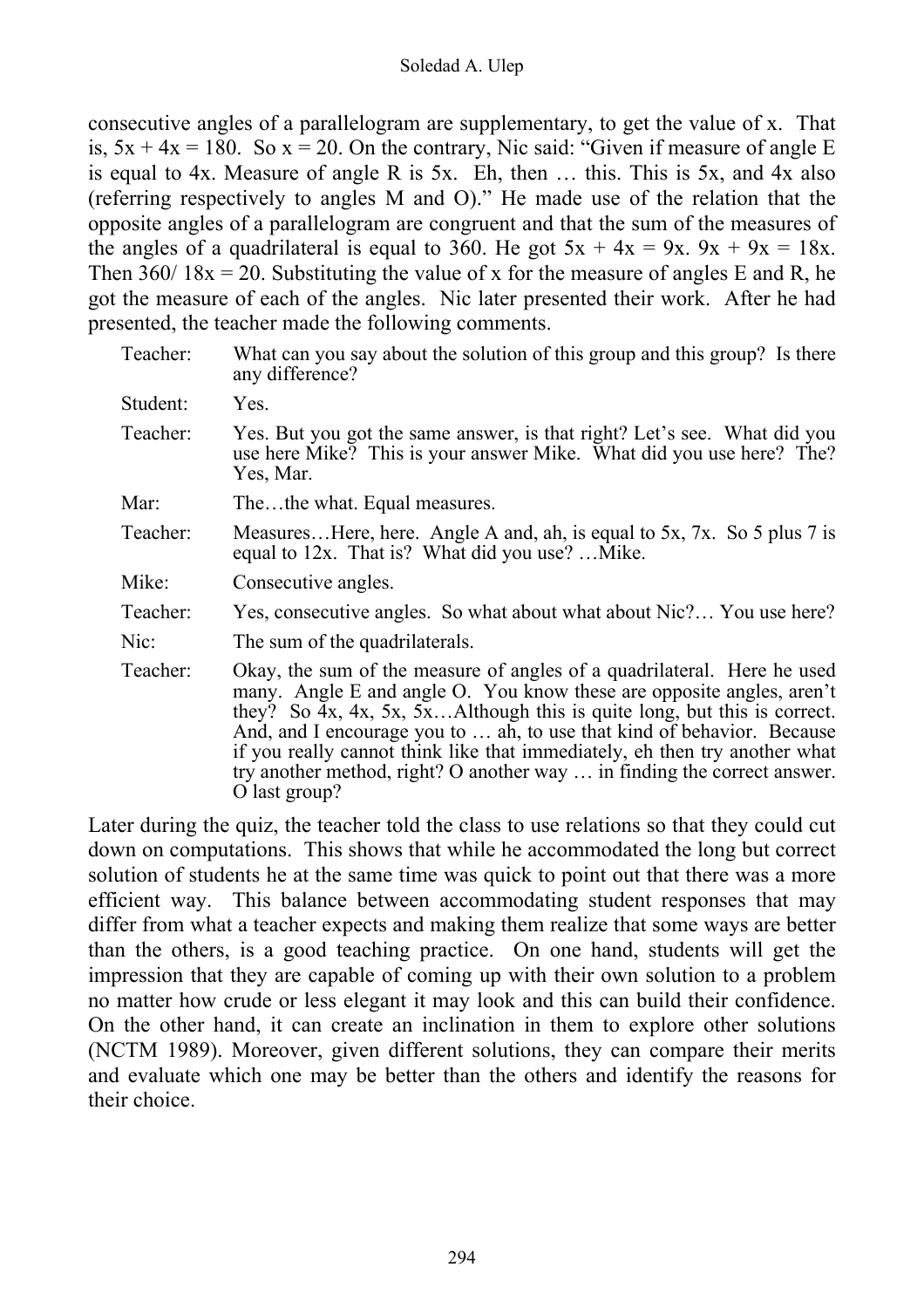## **Viewing Mistakes as Learning Possibilities**

Students' group work output at times had mistakes. For example, in lesson 6, one group made an incorrect statement in their proof. When the teacher was already discussing their proof, and he probed the students concerned about what they meant by the statement, Win said: "Sir we just made a mistake in that statement." Emy who wrote their proof admitted that she really made a mistake.

| Teacher: | Do you realize your mistake?                                                                                                           |
|----------|----------------------------------------------------------------------------------------------------------------------------------------|
| Emy:     | Yes. That's already correct.                                                                                                           |
| Teacher: | That's alright with me as long as you seeYou don't repeat the same<br>mistake. We just keep repeating. Oh, here do you need to bisect? |

Another example is in lesson 14. After Mar presented the work of their group with the class following his presentation and the teacher even writing the numbers that he said, Sher commented on his work.

| Sher:    | Sir angle 1 and angle 2 are not supplementary. They are congruent.<br>{Students cheer.}                                                                                                                                                                       |
|----------|---------------------------------------------------------------------------------------------------------------------------------------------------------------------------------------------------------------------------------------------------------------|
| Sher:    | Because what you (referring to Mar) did was to add the two and equate to<br>180 which should not be.                                                                                                                                                          |
| Teacher: | Oh that's right! {Teacher analysed the problem. Students were noisy.}                                                                                                                                                                                         |
| Mar:     | Sir all are already wrong.                                                                                                                                                                                                                                    |
| Class:   | That was embarrassing! {Students teased Mar.}                                                                                                                                                                                                                 |
| Teacher: | Yes that is correct. That's okay.                                                                                                                                                                                                                             |
| Mar:     | Sir how?                                                                                                                                                                                                                                                      |
| Teacher: | No, no. That's okay.                                                                                                                                                                                                                                          |
| Class:   | That's okay. That's okay. That's okay, Mar.                                                                                                                                                                                                                   |
| Teacher: | That's okay. So angle 1 and angle 2 are really not supplementary. But<br>they are congruent.  Please do them all again. The last part only.<br>Anyway that is very easy than the other one. Alright, just sit down again<br>thereOkay next group, next group. |

Mar solved again by himself on his seat. A group mate said that he was pitiful because he was solving alone. His group mates encouraged him by saying that he could do it. When he presented for the second time around, his answer was already correct.

In both lessons 6 and 14, the teacher said that it was alright if students made mistakes. Moreover, he gave them the chance to correct their mistakes thereby turning the situation as a learning opportunity. With the kind of accommodating atmosphere that this manner of responding to students' incorrect responses foster, students would more likely not hesitate nor be afraid to solve problems. Yet at the same time, the teacher admonished the class not to be careless in their responses. For instance in lesson 6, she told the groups: "Do not just write for you have nothing more on which to write. You should think. Think. You should think first." It was observed that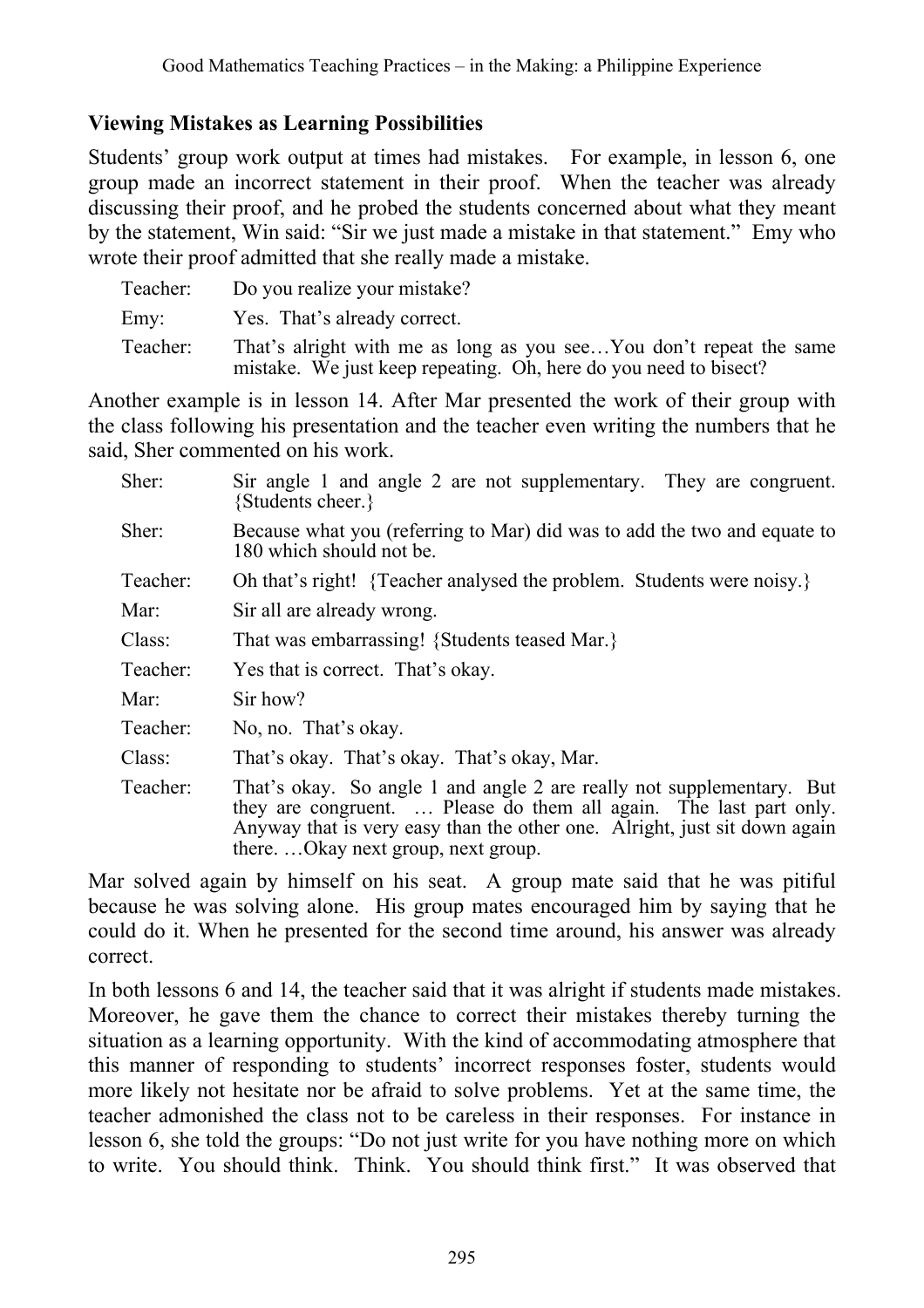only a small sheet of manila paper was provided to each group on which to write their solution. Apparently, the teacher wanted the students to strike a balance between taking risks that might entail committing mistakes and not being careless. His reassuring words and also that of the class exemplified a learning environment referred to by (Boland 1999) where it is safe to take risks because trust has been developed and risk taking and sharing are valued. As such the way he dealt with erroneous responses of students is a good teaching practice.

## **WHAT ELSE NEEDS TO BE DONE**

While the good teaching practices identified in this paper may still be greatly improved, they are definite attempts to implement the recommendations contained in the curriculum on how mathematics should be taught. They are also in line with what the local key mathematics teachers regard as effective teaching practices which in turn are attuned to the thrusts of the international mathematics community. particular, the teacher will have to be familiarized more on developing and giving open-ended activities involving practical work. He should be coached on how to form and manage cooperative learning groups to maximize the benefits that may be derived from using them. Both of these may be done by mentoring where a more experienced and knowledgeable teacher serves as the mentor. Thus, at present these good teaching practices are still evolving or in the making.

#### **References**

- Bernardo, A., Salazar-Clemena, R. and Prudente, M. (2000). *The Contexts and Practices of Science and Math Education in the Philippines.* Manila: Lasallian Institute for Development and Educational Research.
- Boland, Linda. (1999). The top ten characteristics of a mathematics teacher. In Stone (Ed.). *Best Classroom Practices.* California: Corwin Press, Inc.
- Department of Education, Department of Science and Technology Science Education Institute, and University of the Philippines National Institute for Science and Mathematics Education Development. (November 2000). *TIMSS-R Philippine Report Volume 2: Mathematics.*
- Department of Education. (2002). *Operations Handbook in Mathematics: 2002 Basic Education Curriculum in the Secondary Level.* Pasig City: Bureau of Secondary Education.
- Johnson, D. W. and Johnson, R.T. (1990). Using cooperative learning in math. In Davidson (Ed.). *Cooperative Learning in Mathematics – a Handbook for Teachers.*  USA: Addison-Wesley Publishing Company.
- Fitzgerald, W. and Bouck, M. (1993). Models of instruction. In Owens (Ed.). *Research Ideas for the Classroom Middle Grades Mathematics.* New York: Macmillan Publishing Company.
- High School Mathematics Education Group. (1996). *Report on the Assessment of Training Needs of High School Mathematics Teachers*. Quezon City: University of the Philippines National Institute for Science and Mathematics Education Development.